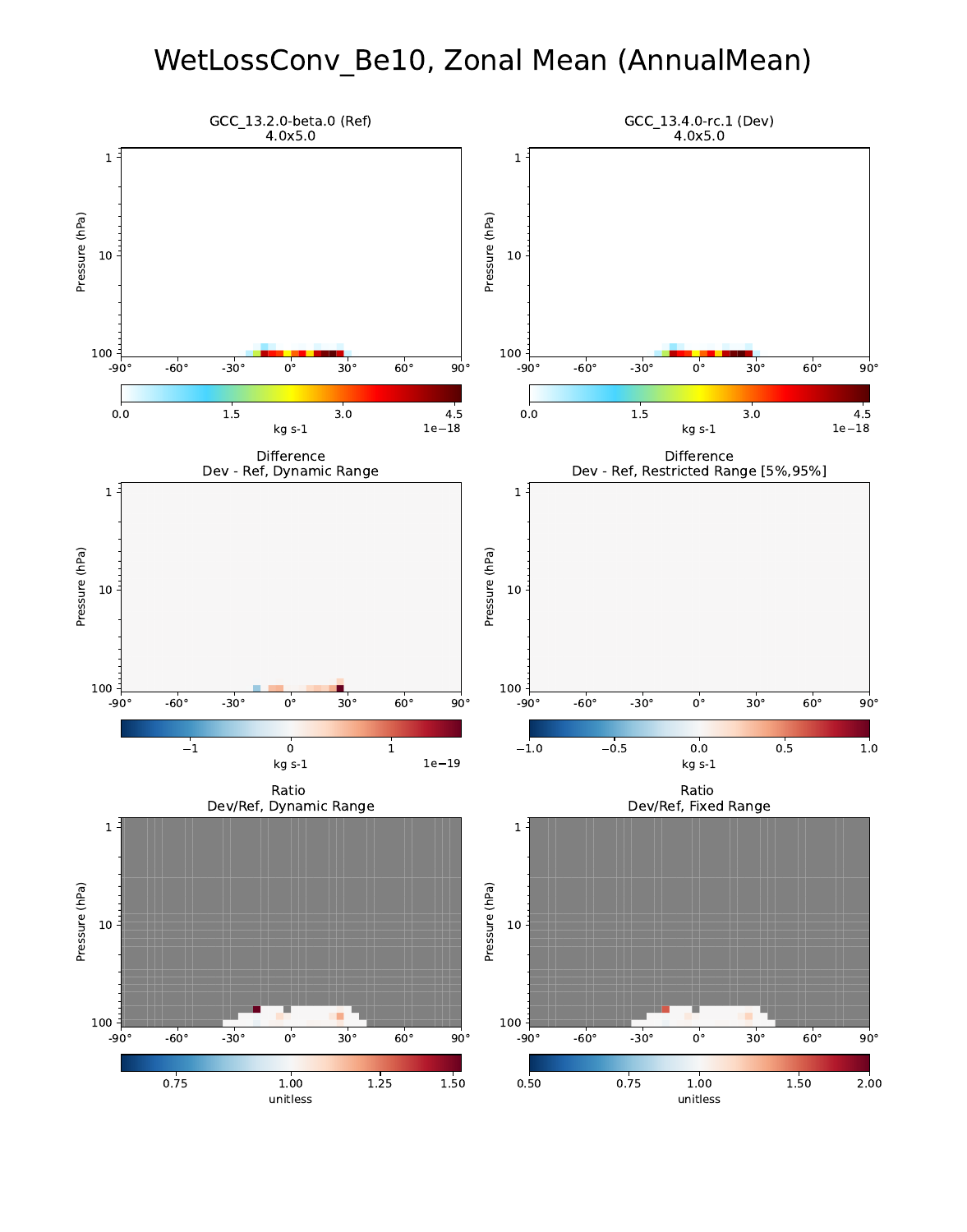## WetLossConv\_Be10Strat, Zonal Mean (AnnualMean)

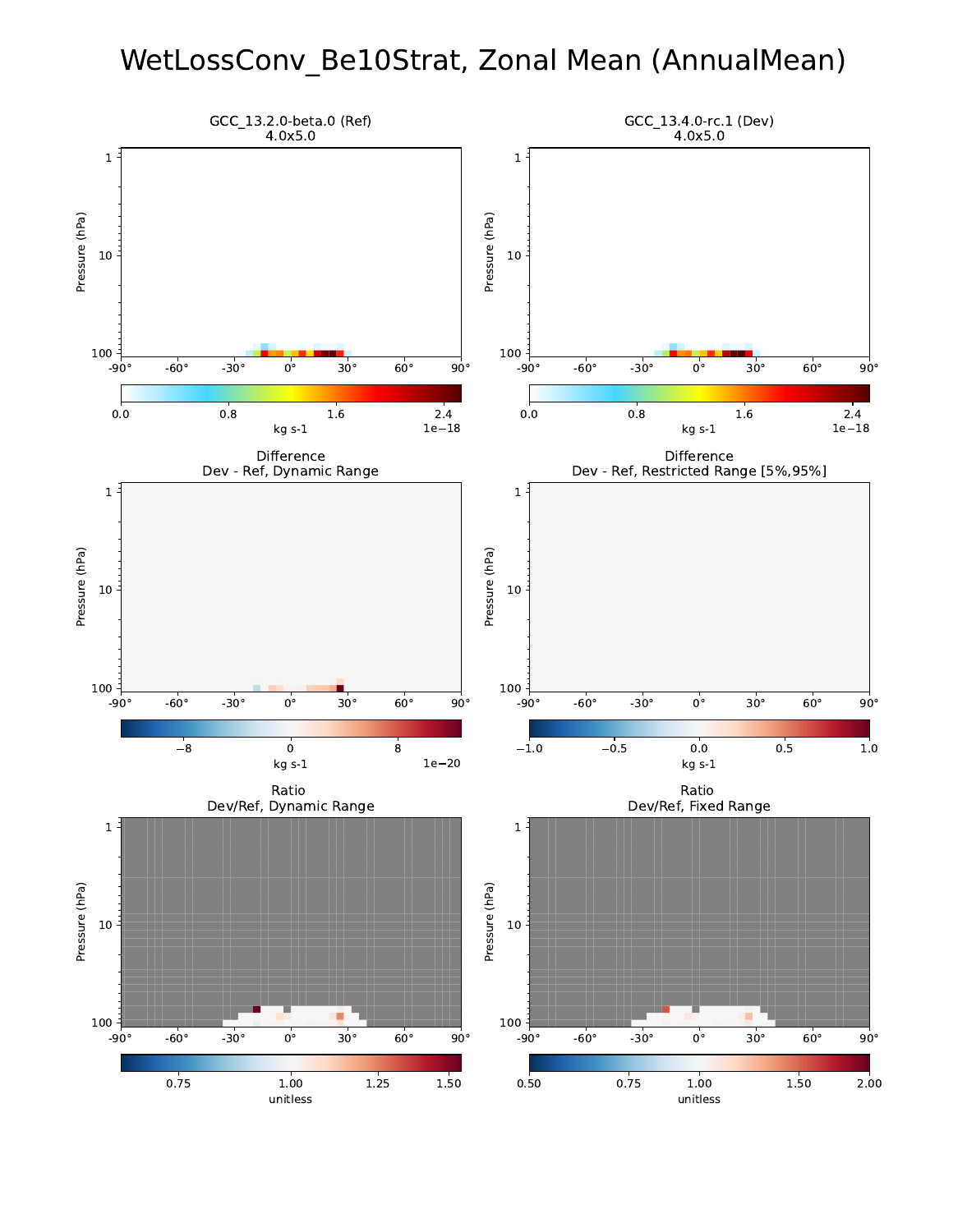## WetLossConv\_Be7, Zonal Mean (AnnualMean)

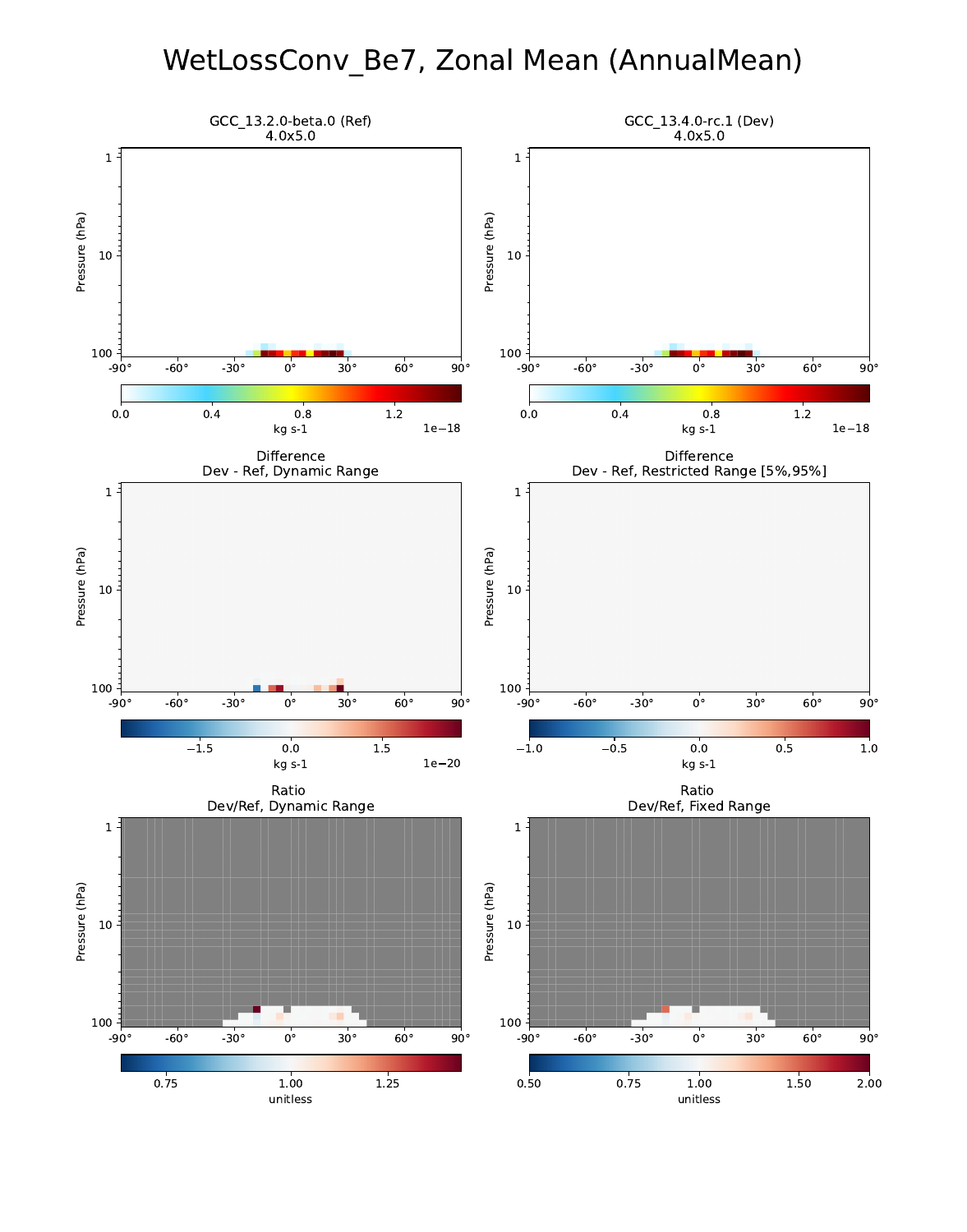#### WetLossConv\_Be7Strat, Zonal Mean (AnnualMean)

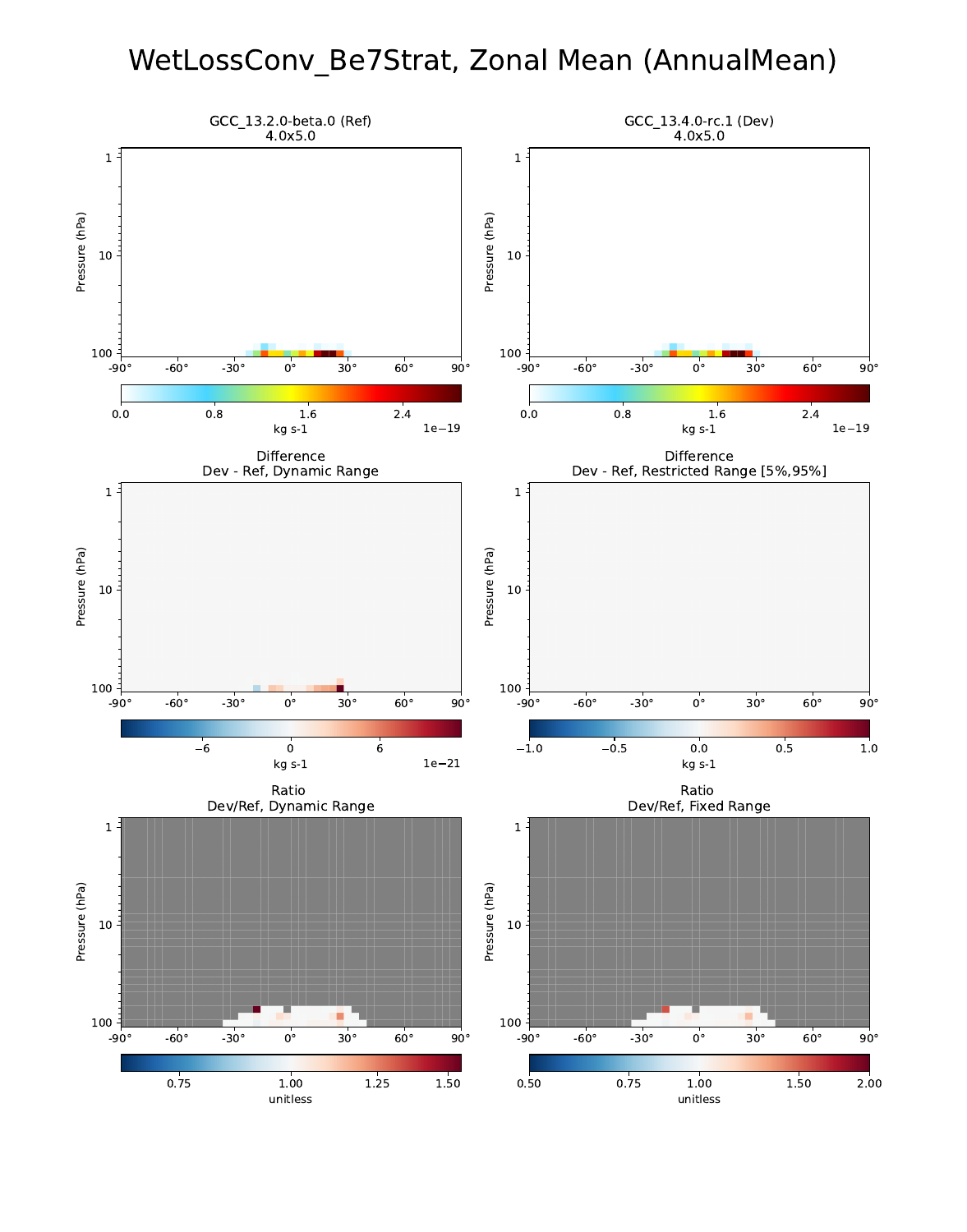# WetLossConv\_Pb210, Zonal Mean (AnnualMean)